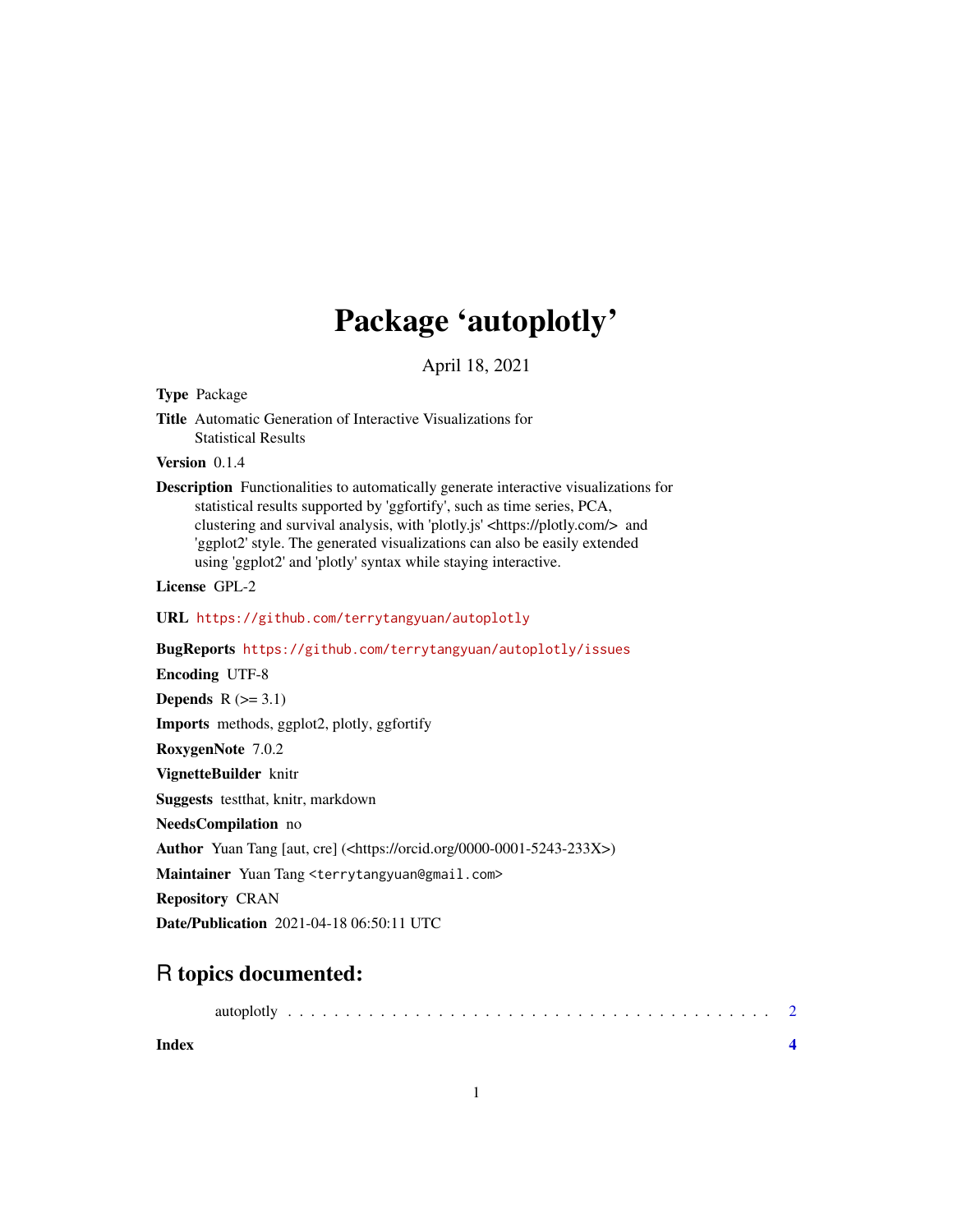<span id="page-1-0"></span>autoplotly *Automatic Visualization of Popular Statistical Results Using 'plotly.js' and 'ggplot2'*

#### Description

This function provides functionality to automatically generate interactive plot for many popular statistical results supported by 'ggfortify' package using 'plotly.js' and 'ggplot2'.

This package provides functionalities to automatically generate interactive visualizations for many popular statistical results supported by ggfortify package with 'plotly.js' and 'ggplot2' style. The generated plot can also be easily extended using 'ggplot2' and 'plotly' syntax while staying interactive.

#### Usage

```
autoplotly(
 object,
  ...,
 width = NULL,
 height = NULL,tooltip = "all",
  dynamicTicks = FALSE,
  layerData = 1,originalData = TRUE,
  source = "A",widths = NULL,
 heights = NULL,
 margin = 0.02,
  shareX = TRUE,shareY = TRUE,titleX = shareX,titleY = shareY,
  which_layout = "merge"
```
#### Arguments

)

| object   | The object that represents your statistical result, e.g. $stats::\text{prcomp}(iris[-5])$ .                                                                                                                                                                  |
|----------|--------------------------------------------------------------------------------------------------------------------------------------------------------------------------------------------------------------------------------------------------------------|
| $\cdots$ | Arguments passed to ggfortify::autoplot function for the applied object.<br>For example, if your object is constructed from stats::prcomp(iris[-5]),<br>you can find the documentation for the list of additional arguments via ?ggfortify:::autoplot.prcomp |
| width    | Width of the plot in pixels (optional, defaults to automatic sizing).                                                                                                                                                                                        |
| height   | Height of the plot in pixels (optional, defaults to automatic sizing).                                                                                                                                                                                       |
| tooltip  | a character vector specifying which aesthetic mappings to show in the tooltip.<br>The default, "all", means show all the aesthetic mappings (including the unoffi-<br>cial "text" aesthetic). The order of variables here will also control the order they   |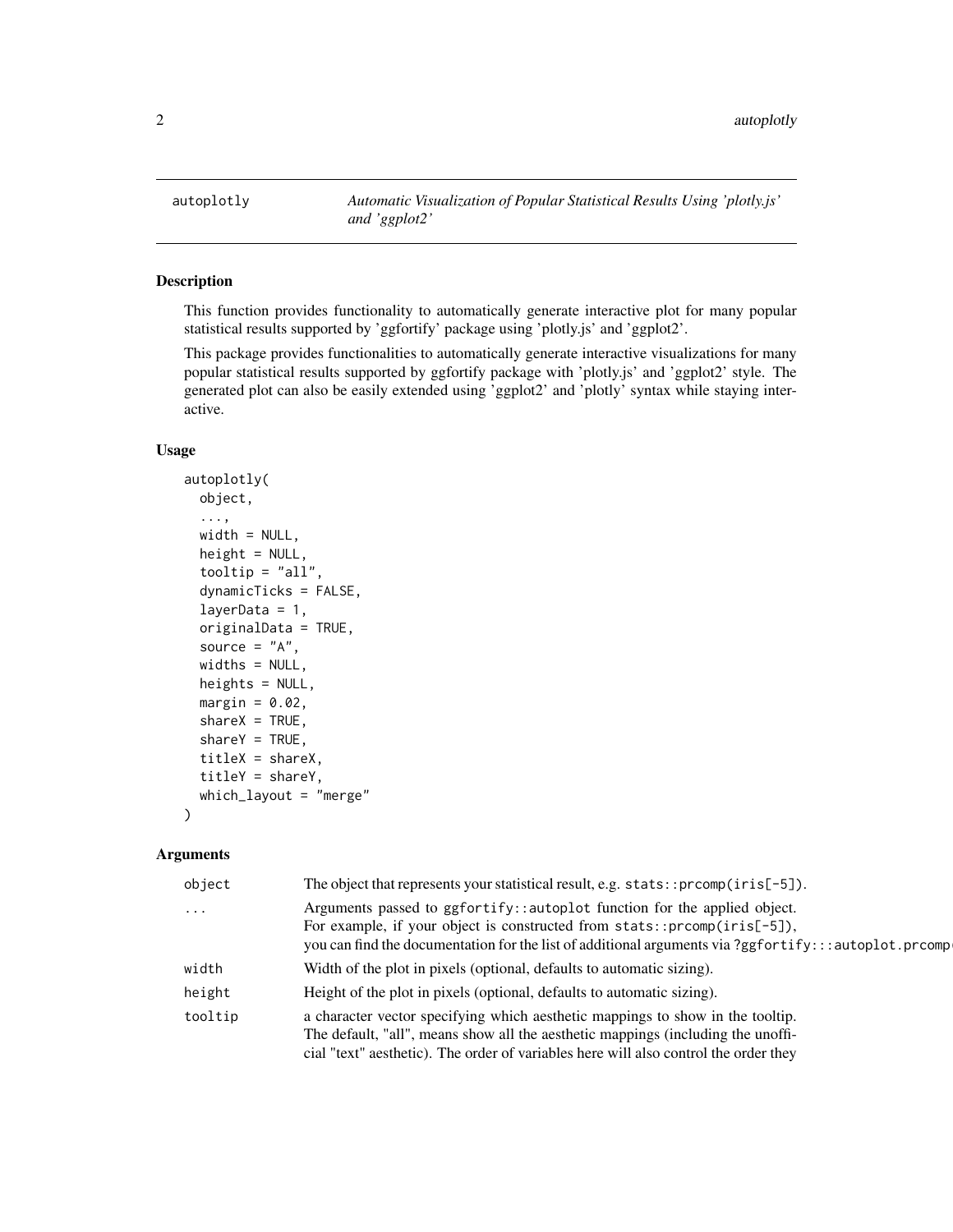<span id="page-2-0"></span>autoplotly 3

|              | appear. For example, use tooltip = $c("y", "x", "colour")$ if you want y first,<br>x second, and colour last.                                                                                                                                                                                                                              |
|--------------|--------------------------------------------------------------------------------------------------------------------------------------------------------------------------------------------------------------------------------------------------------------------------------------------------------------------------------------------|
| dynamicTicks | should plotly is dynamically generate axis tick labels? Dynamic ticks are useful<br>for updating ticks in response to zoom/pan interactions; however, they can not<br>always reproduce labels as they would appear in the static ggplot2 image.                                                                                            |
| layerData    | data from which layer should be returned?                                                                                                                                                                                                                                                                                                  |
| originalData | should the "original" or "scaled" data be returned?                                                                                                                                                                                                                                                                                        |
| source       | a character string of length 1. Match the value of this string with the source<br>argument in event_data() to retrieve the event data corresponding to a specific<br>plot (shiny apps can have multiple plots).                                                                                                                            |
| widths       | relative width of each column on a 0-1 scale. By default all columns have an<br>equal relative width.                                                                                                                                                                                                                                      |
| heights      | relative height of each row on a 0-1 scale. By default all rows have an equal<br>relative height.                                                                                                                                                                                                                                          |
| margin       | either a single value or four values (all between $0$ and $1$ ). If four values are<br>provided, the first is used as the left margin, the second is used as the right<br>margin, the third is used as the top margin, and the fourth is used as the bottom<br>margin. If a single value is provided, it will be used as all four margins. |
| shareX       | should the x-axis be shared amongst the subplots?                                                                                                                                                                                                                                                                                          |
| shareY       | should the y-axis be shared amongst the subplots?                                                                                                                                                                                                                                                                                          |
| titleX       | should x-axis titles be retained?                                                                                                                                                                                                                                                                                                          |
| titleY       | should y-axis titles be retained?                                                                                                                                                                                                                                                                                                          |
| which_layout | adopt the layout of which plot? If the default value of "merge" is used, layout<br>options found later in the sequence of plots will override options found earlier<br>in the sequence. This argument also accepts a numeric vector specifying which<br>plots to consider when merging.                                                    |

#### Examples

```
# Automatically generate interactive plot for results produced by `stats::prcomp`
p \leftarrow \text{autophotly}(\text{prcomp}(iris[c(1, 2, 3, 4)]), data = iris,colour = 'Species', label = TRUE, label.size = 3, frame = TRUE)
# You can apply additional ggplot2 elements to interactive plot built using `autoplotly()`
p +
  ggplot2::ggtitle("Principal Components Analysis") +
  ggplot2::labs(y = "Second Principal Components", x = "First Principal Components")
# Or apply additional plotly elements to the generated interactive plot
p %>% plotly::layout(annotations = list(
 text = "Example Text",
  font = list(family = "Courier New, monospace",
    size = 18,
    color = "black"),
  x = 0,
  y = 0,
  showarrow = TRUE))
```